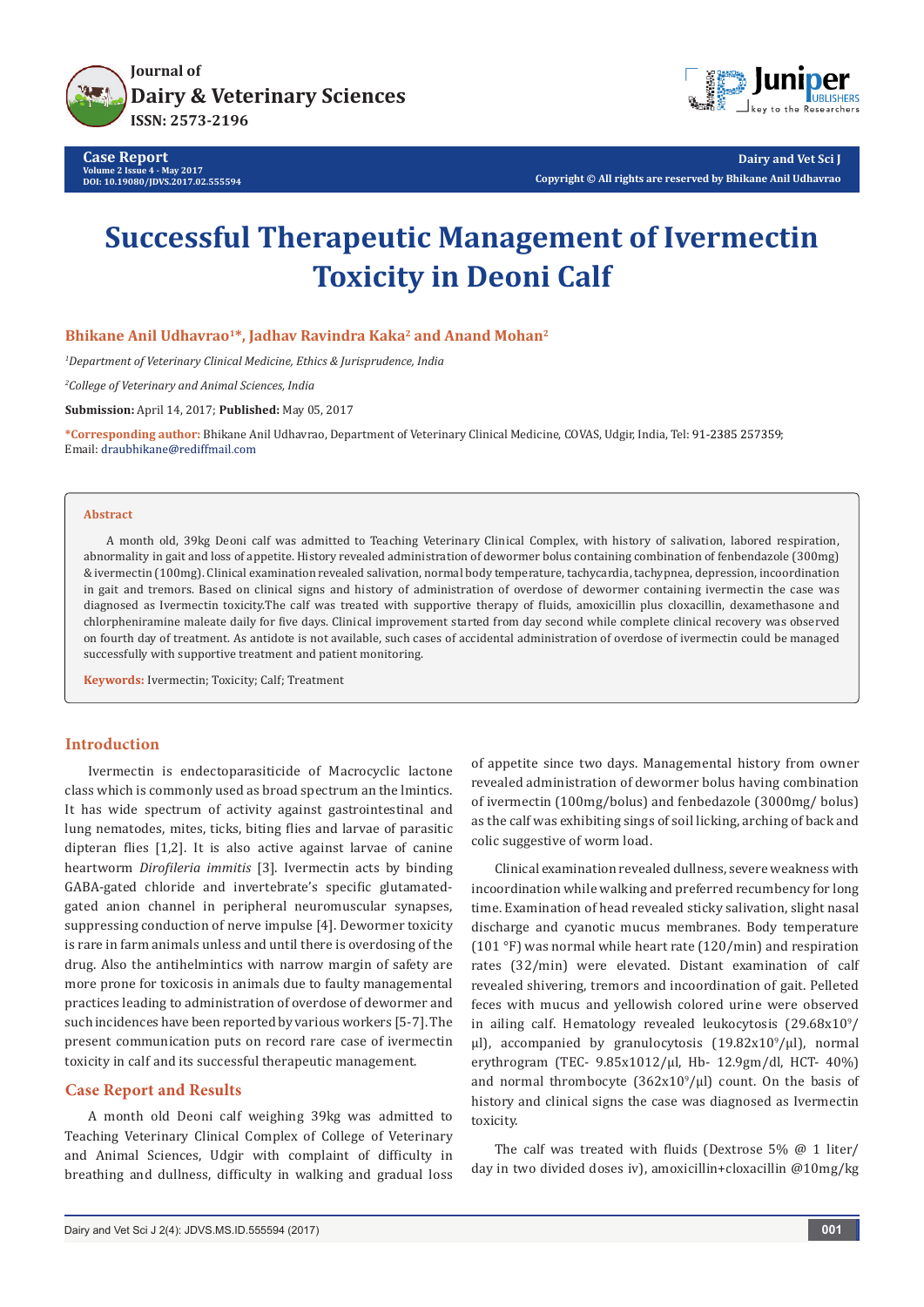iv, vitamin B complex (B1+B2+B6) @ 3ml iv, chlorpheniramine maleate @ 0.2mg/kg im, Dexamethasone @ 0.3mg/kg iv daily for five days and combination of etofylline (84.7mg/ ml+theophylline 25.3mg/ml)@ 2ml im twice a day for one day. Recovery from all clinical parameters was started from second day except respiratory distress. Milk intake initiated by calf since second day with normal defecation and urination. Salivation and nasal discharge was completely resolved on third day with slight tachycardia. The same treatment was continued for five days with tapering dose of dexamethasone.

#### **Discussion**

Ivermectin is a broad spectrum antihelmintic as well as ectoparasiticide that belongs to Avermectin class. It acts by binding GABA-gated chloride and invertebrates specific glutamated-gated anion channel in peripheral neuromuscular synapses, suppressing conduction of nerve impulse [4].

Over dose of fenbendazole and ivermectin combination was reported in ailing calf but compared to ivermectin, margin of safety is higher for fenbendazole. In the present case calf received fenbendazole at the dose rate of 75mg/kg body weight. However oral administration of fenbendazole to cattle in doses up to 2gm/ kg body weight is well tolerated without any adverse effect [8]. Ivermectin has minimum 10 fold margin of safety in ruminants [9] but in ailing calf ivermectin was administered with around 13 times higher the standard dose that might have resulted in toxicity symptoms. Differences in pharmacokinetic properties of Ivermectin across various species of animal have been reported thereby signifying the variation in the margin of safety dose and degree of signs of toxicity due to overdosing [4].

The signs of ivermectin toxicosis observed in animals are mydriasis and depression followed by ataxia, recumbency and death [3,9]. Ivermectin toxicity is characterized by GABA mediated cholinergic effects leading to symptoms like salivation, difficulty in breathing, diarrhea and ataxia in calves [4]. The severity of toxicity varies with the route of administration of ivermectin depending up on pharmacokinetic properties. The bioavailability of ivermectin is highest with SC route with overall higher bioavailability in plasma with longer duration of action and better efficacy compared to oral route. Also intraruminal administration of ivermectin in cattle revealed that the bioavailability was 26% of that following SC administration [10]. Lower absorption of Ivermectin by oral route could be influenced by P-glycoprotein which is also present in intestinal epithelium leading to comparatively less bioavailability [2,11]. Therefore in spite of very high dose of ivermectin, the severity of clinical signs of poisoning was less probably due to reduced bioavailability of ivermectin up on oral administration in ailing calf.

Ivermectin toxicosis was reported in three Quarter Horses orally administered with 1 dose of 1.87% Ivermectin paste. Clinical signs like depression, ataxia, dropping of lips, muscle fasciculations, bilateral mydriasis, decreased pupillary light reflexes and absence of menace reflex were observed. Clinical signs showed progression up to 36 hours from administration. Supportive treatment with fluids and anti-inflammatory drugs resolved signs in two horses without any long term sequel [7].

## **Conclusion**

In this way sporadic cases of ivermectin toxicity could be reported in farm animals due to faulty managemental practices by dairy farmer. Such toxicities without specific antidote could be managed with monitoring and supportive therapy till complete clinical recovery.

### **Conflict of Interest**

The authors declare that there is no conflict of interest regarding the publication of this case report.

#### **References**

- 1. Campbell WC, Benz GW (1984) Ivermectin: A review of efficiency and safety. Journal of Veterinary Pharmacology and Therapeutics 7: 1-16.
- 2. [McKellar QA, Benchaoui HA \(1996\) Avermectins and milbemycins. J Vet](https://www.ncbi.nlm.nih.gov/pubmed/8905567)  [Pharmacol Ther 19\(5\): 331-351.](https://www.ncbi.nlm.nih.gov/pubmed/8905567)
- 3. [Canga AG, Prieto AMS, Liebana MJD, Martinez NFM, Vega MS, et al.](https://www.ncbi.nlm.nih.gov/pubmed/17851096)  [\(2007\) The pharmacokinetics and metabolism of Ivermectin in](https://www.ncbi.nlm.nih.gov/pubmed/17851096)  [domestic animal species. The Veterinary Journal 179\(1\): 25-37.](https://www.ncbi.nlm.nih.gov/pubmed/17851096)
- 4. [Basudde CDK \(1989\) Clinical signs and biochemical changes in calves](http://www.tandfonline.com/doi/abs/10.1080/01652176.1989.9694193)  [caused by injection of ivermectin. Veterinary Quarterly 11\(1\): 29-32.](http://www.tandfonline.com/doi/abs/10.1080/01652176.1989.9694193)
- 5. Jadhav RK, Bhikane AU, Bhosale AA, Shaikh HA, Jadhav AS (2017) Acute Oxyclozanide-levamisole poisoning in Red Kandhari bulls. Journal of Advanced Veterinary Research 7(1): 16-17.
- 6. [Muller KR, Dwyer C \(2016\) Suspected levamisole intoxication in calves.](https://www.ncbi.nlm.nih.gov/pubmed/26878330)  [N Z Vet J 64\(4\): 257-260.](https://www.ncbi.nlm.nih.gov/pubmed/26878330)
- 7. [Swor TM, Whittenburg JL, Chaffin JK \(2009\) Ivermectin toxicosis](http://avmajournals.avma.org/doi/abs/10.2460/javma.235.5.558)  [in three adult horses. J Journal of American Veterinary Medical](http://avmajournals.avma.org/doi/abs/10.2460/javma.235.5.558)  [Association 235\(5\): 558-562.](http://avmajournals.avma.org/doi/abs/10.2460/javma.235.5.558)
- 8. [Muser RK, Paul JW \(1984\) Safety of fenbendazole use in cattle. Mod Vet](https://www.ncbi.nlm.nih.gov/pubmed/6738510)  [Pract 65\(5\): 371-374.](https://www.ncbi.nlm.nih.gov/pubmed/6738510)
- 9. Vani Prasad V, Koley KM (2006) Treatment of Worm Infestation. In: Synopsis of Veterinary Pharmacology and Toxicology. (1<sup>st</sup> edn), Vahini Publications, India, pp. 235-260.
- 10. [Chiu SHL, Green ML, Baylis FP, Eline D, Rosegay A, et al. \(1990\)](http://pubs.acs.org/doi/abs/10.1021/jf00101a015)  [Absorption, tissue distribution, and excretion of tritium labeled](http://pubs.acs.org/doi/abs/10.1021/jf00101a015)  [Ivermectin in cattle, sheep and rat. Journal of Agriculture and Food](http://pubs.acs.org/doi/abs/10.1021/jf00101a015)  [Chemistry 38\(11\): 2072-2078.](http://pubs.acs.org/doi/abs/10.1021/jf00101a015)
- 11. [Molento MB, Lifschitz A, Sallovitz J, Lanusse C, Prichard R \(2004\)](https://www.ncbi.nlm.nih.gov/pubmed/14634800)  [Influence of verapamil on the pharmacokinetics of the antiparasitic](https://www.ncbi.nlm.nih.gov/pubmed/14634800)  [drugs Ivermectin and moxidectin in sheep. Parasitology Research](https://www.ncbi.nlm.nih.gov/pubmed/14634800)  [92\(2\): 121-127.](https://www.ncbi.nlm.nih.gov/pubmed/14634800)